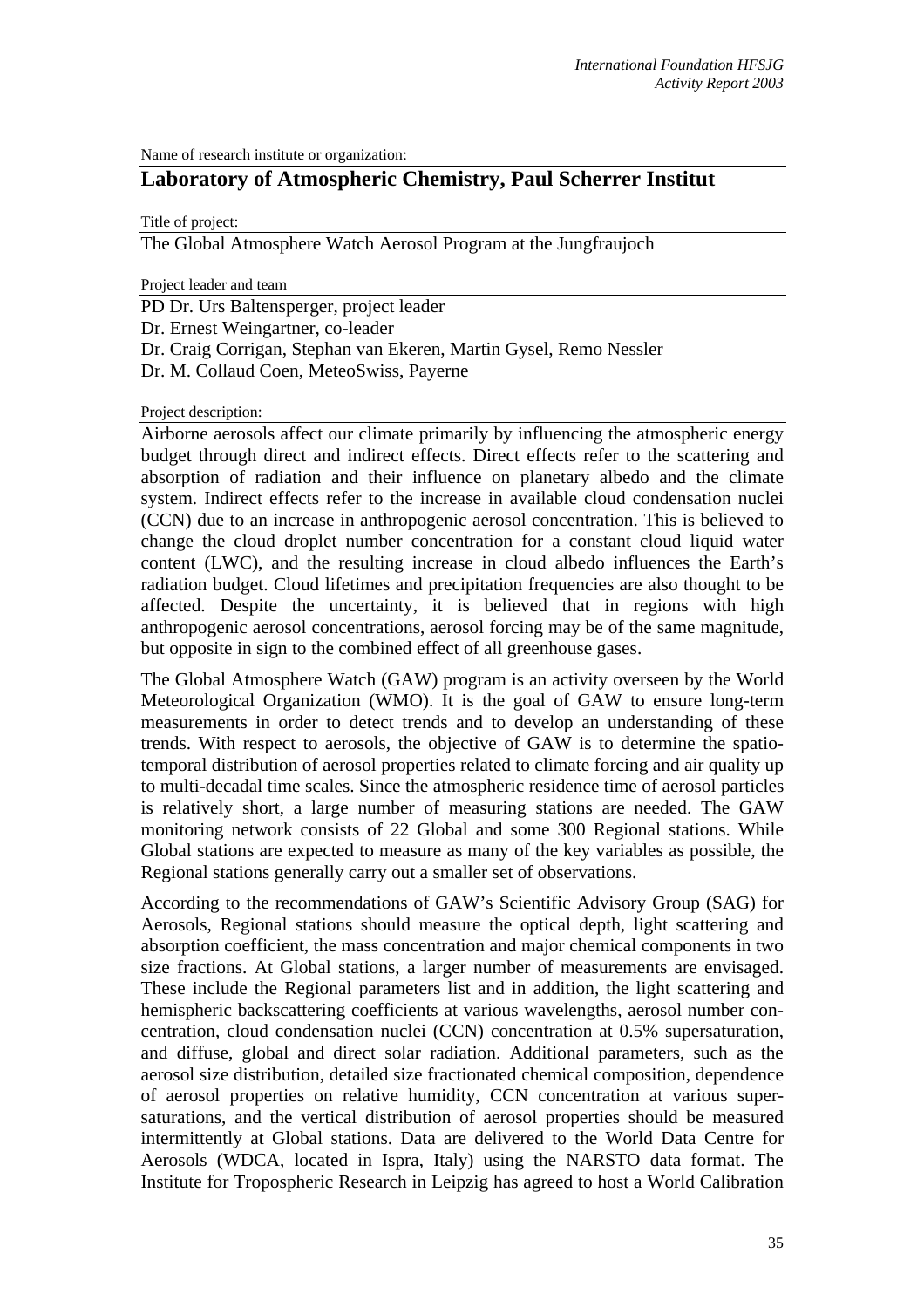Centre (WCC) for physical aerosol parameters, while a host for the calibration of chemical parameters still must be located.

The Jungfraujoch aerosol program is among the most complete ones worldwide. The parameters that are measured continuously are available on-line at http://www.psi.ch/gaw. As an example, Figure 1 gives the temporal evolution of the scattering coefficient, measured with a nephelometer at three wavelengths. The seasonal variation with summer maxima and winter minima are clearly visible, and are explained by the seasonal variability of thermal convection. The extraordinarily hot summer 2003 is also reflected in the highest values of the scattering coefficient since the start of the measurements, which is explained by the fact that fair weather favours vertical transport by thermal convection, which affects the magnitude of the mixing of polluted planetary boundary layer air into the free troposphere .



*Figure 1. Screenshot from http://www.psi.ch/gaw showing the temporal evolution of the scattering coefficient measured by a three-wavelength nephelometer (at*  $\lambda = 450$ , *550 and 700 nm).*

During dedicated extensive field campaigns, important questions such as the hygroscopic growth of aerosol particles are addressed. The particles hygroscopic properties play a crucial role in air quality, acid deposition, biochemical cycles, visibility reduction, and the formation of clouds and precipitation. The hygroscopic growth factor is defined as  $D/D<sub>o</sub>$ , where  $D$  is the particle diameter at a specified high relative humidity (typically 85 to 90%) and  $D<sub>o</sub>$  is the reference diameter under dry conditions. At the Jungfraujoch temperatures are typically below 0°C. At these temperatures, semi-volatile compounds (such as nitrate or lower-molecular-weight organics) may be adsorbed and considerably alter aerosol hygroscopic properties. To minimize artefacts due to volatilization, aerosol hygroscopic behaviour must be measured at ambient conditions. It was therefore the goal to develop an instrument capable of measuring the hygroscopic growth at these low temperatures. This socalled low-temperature hygroscopicity tandem differential mobility analyzer (H-TDMA) selects a narrow aerosol size range from a polydisperse aerosol under dry conditions using a differential mobility analyzer (DMA). Particles are then humidified to a specified high relative humidity (RH) and the new size distribution is then measured with a second DMA at this particular RH. The new H-TDMA is capable of measuring the particles hygroscopic growth factor down to a temperature of  $-10^{\circ}$ C i.e., typical of ambient temperatures at the Jungfraujoch. Such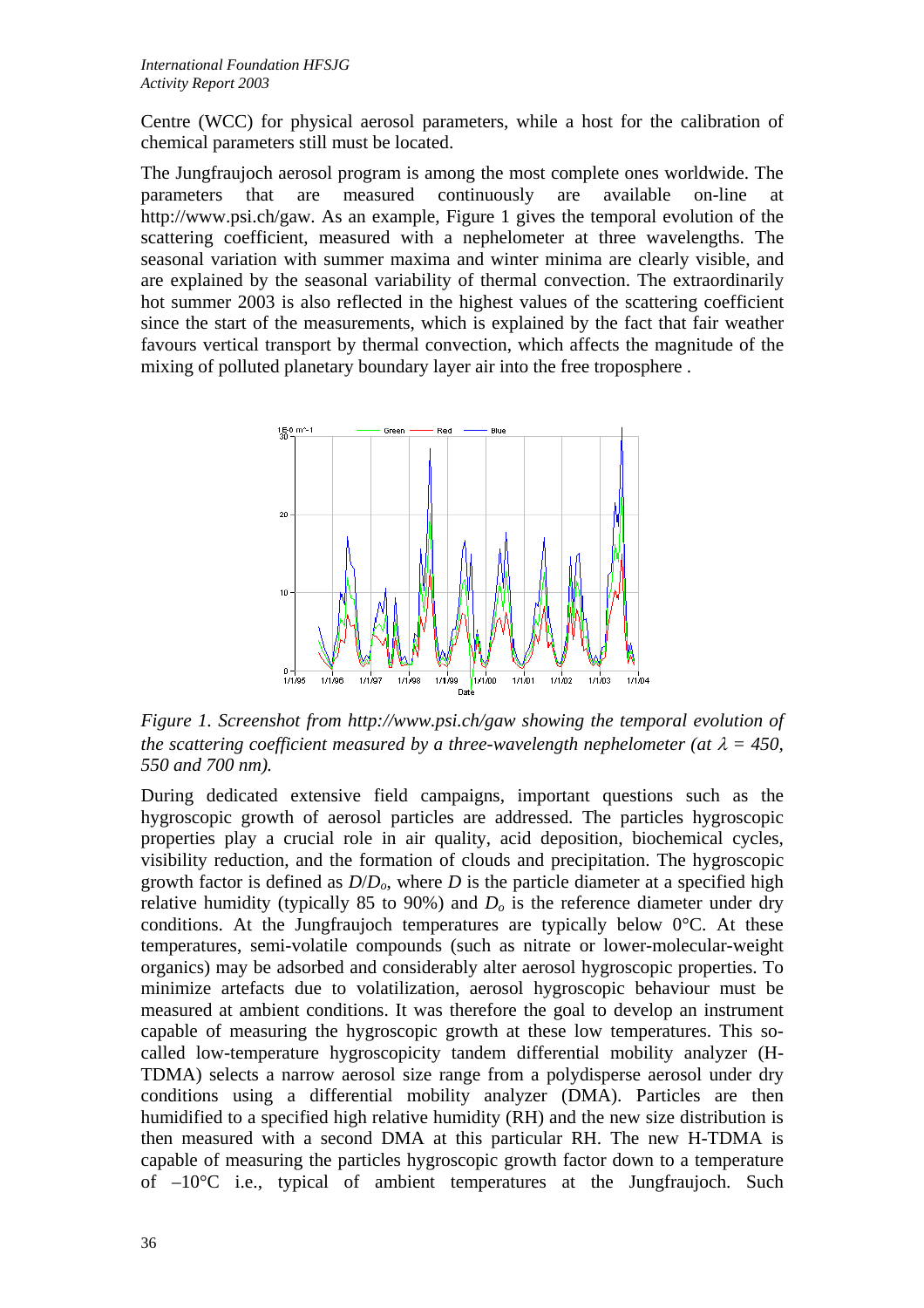measurements at sub-zero temperatures are thus representative of ambient conditions, as the aerosol is not heated to room temperature before analysis.

In the experiment in July 2002 the UMIST group (H. Coe, K. Bower, R. Alfarra) simultaneously operated an Aerodyne Aerosol Mass Spectrometer (AMS), which enabled the determination of the size segregated mass loadings of volatile and semivolatile chemical components (e.g. sulphate, nitrate, ammonium and organic components).

The H-TDMA was deployed in two field experiments at the Jungfraujoch. Hygroscopic growth factors at  $T = -10^{\circ}$ C were measured at  $D_0 = 50$ , 100 and 250 nm. Figure 2 shows two typical examples of measured humidograms of  $D_0 = 100$  nm particles measured with the H-TDMA during winter 2000 and summer 2002. On average, higher growth factors are observed during winter than in summer. The increased hygroscopicity during winter compared to summer is explained by the different meteorological situation: during summer the station is influenced by the planetary boundary layer whereas in winter it is predominantly located in the free troposphere, suggesting that atmospheric aging processes in the free troposphere lead to a substantial increase in particle hygroscopicity. The curves in Figure 2 are characterized by a continuous increase of *D*/*Do* with increasing RH. This behaviour is different from many pure inorganic salts which experience a clear phase transition (dry-wet), marked by a sudden increase in the growth factor. It implies that at the JFJ the particles are present as liquid droplets over a broad RH range. It is hypothesized that this behaviour is caused by the organic fraction of the mixed particles.



*Figure 2: Typical humidograms of*  $D<sub>o</sub> = 100$  *nm particles.* 

During the campaigns, the H-TDMA was also operated at a constant high RH. As an example, Figure 3 shows the temporal evolution of  $D/D<sub>o</sub>$  at RH = 85% for particles with dry diameters of  $D<sub>o</sub> = 250$  nm. In addition, the chemical composition of the particles as determined with aerosol mass spectrometry (AMS) and black carbon (BC) measurements was used to calculate theoretically expected growth factors. Growth factors of  $D/D<sub>o</sub>$  (inorganics) = 1.52,  $D/D<sub>o</sub>$  (organics) = 1.1, and  $D/D<sub>o</sub>$  (BC) = 1.0 at RH = 85% were assumed for these compounds, and the Zdanovskii-Stokes-Robinson (ZSR) relation (Gysel et al. 2003) was used to describe the behaviour of mixed particles according to their composition. The temporal variability of hygroscopic growth factors is mainly a result of varying fractions of organic/inorganic mass. The measured growth factors and their temporal variability were well predicted with this straightforward hygroscopic model.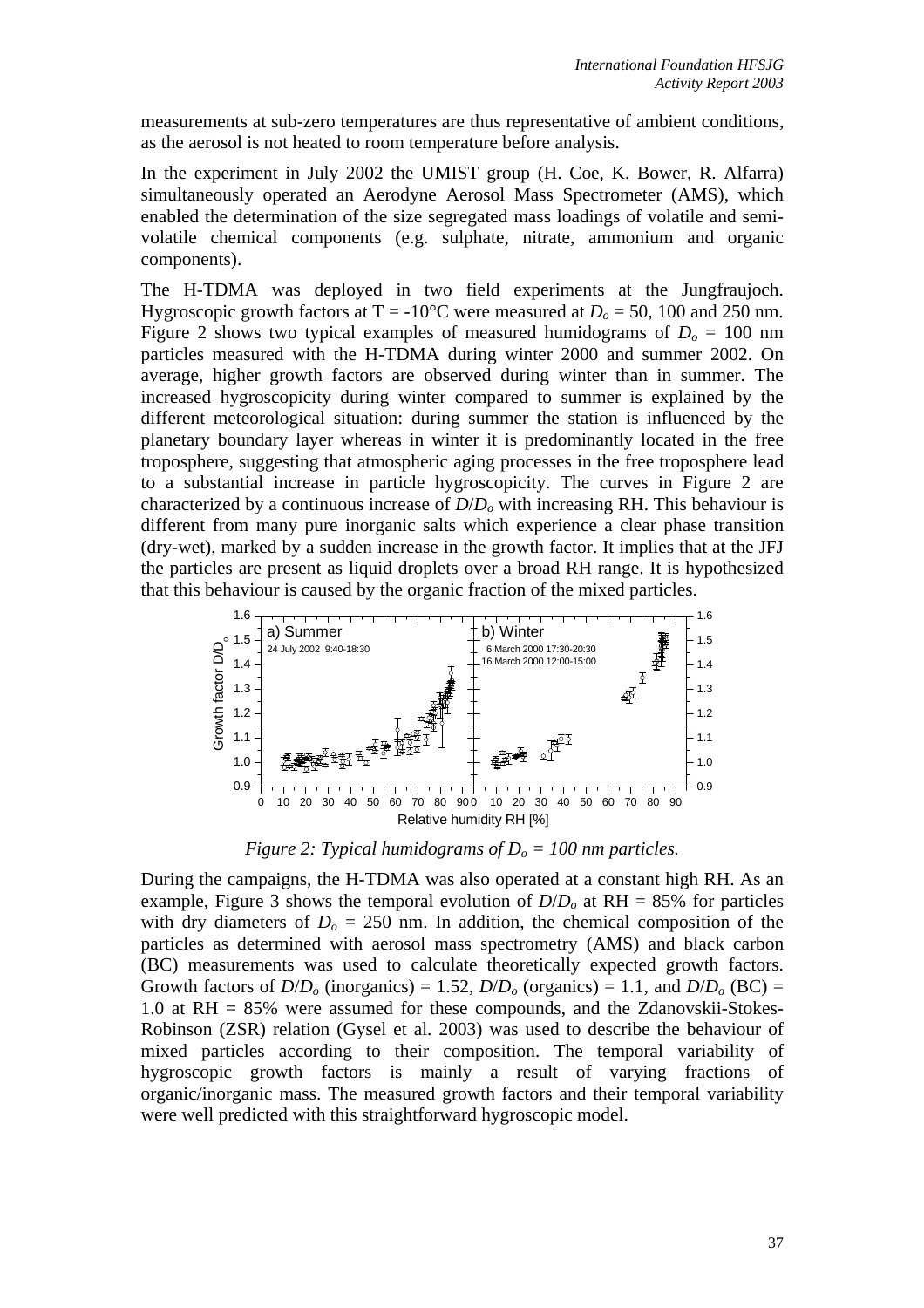

*Figure 3. Temporal evolution of measured hygroscopic growth factors at RH = 85.5 ± 0.3% and growth factors calculated from the measured chemical composition.* 

Another activity during the year 2003 was the development of a new method for the determination of Saharan dust events and to study the occurrence of mineral aerosol at the JFJ. This work was done in collaboration with MeteoSwiss. It was found that due to the large size of mineral aerosol and to their chemical composition, the single scattering albedo  $\omega_0$  shows a deviation of the usual inverse wavelength dependence during Saharan dust event (SDE). This change in the sign of the single scattering exponent turns out to be a simple but powerful means for detecting SDE.

The single scattering albedo  $\omega_0$  denotes the proportion of the light extinction due to scattering:  $\omega_0 = \sigma_{SP}/(\sigma_{SP} + \sigma_{AP})$ , where  $\sigma_{SP}$  is the scattering coefficient and  $\sigma_{AP}$  the absorption coefficient. It can thus be calculated from the scattering and absorption coefficients measured at several wavelengths continuously measured within the GAW aerosol monitoring program at the JFJ since March 2001. For this analysis all the coefficients were fitted with a power law dependence on the wavelength  $\lambda$  ( $\sigma$  = constant $\lambda^{-\alpha}$ ). This wavelength dependence allows for the identification of characteristic features associated with SDEs (Collaud-Coen et al., 2003).

Usually the single scattering albedo decreases with increasing wavelengths so that its exponent  $\alpha_{\omega 0}$  is positive. During SDEs, the  $\omega_0$  wavelength dependence is however inversed. The resulting negative  $\alpha_{\omega 0}$  (Figure 4) is due to the large size of mineral aerosols, which induces a reduced wavelength dependence of the scattering coefficient. The  $\sigma_{SP}$  exponent, which is usually measured between 1 and 2.5, is clearly shifted below 1 during SDE. Similarly a somewhat larger wavelength dependence of the absorption coefficient ( $\alpha_{AP}$  increases up to 1.5, while its normal value is about 1) is linked to absorbing components in the Saharan dust (such as hematite). Consequently, the resulting  $\alpha_{\omega 0}$  becomes clearly negative during SDE with values usually falling between -0.1 and -0.5. Therefore, the sign of  $\alpha_{\omega 0}$  allows the determination of SDEs at the JFJ with an hourly time resolution.

In 92% of all cases, SDE detected by this new method are corroborated by filter coloration, back-trajectory analysis, satellite measurements or a combination of these methods. The single scattering albedo method is however the most sensitive method to detect SDE.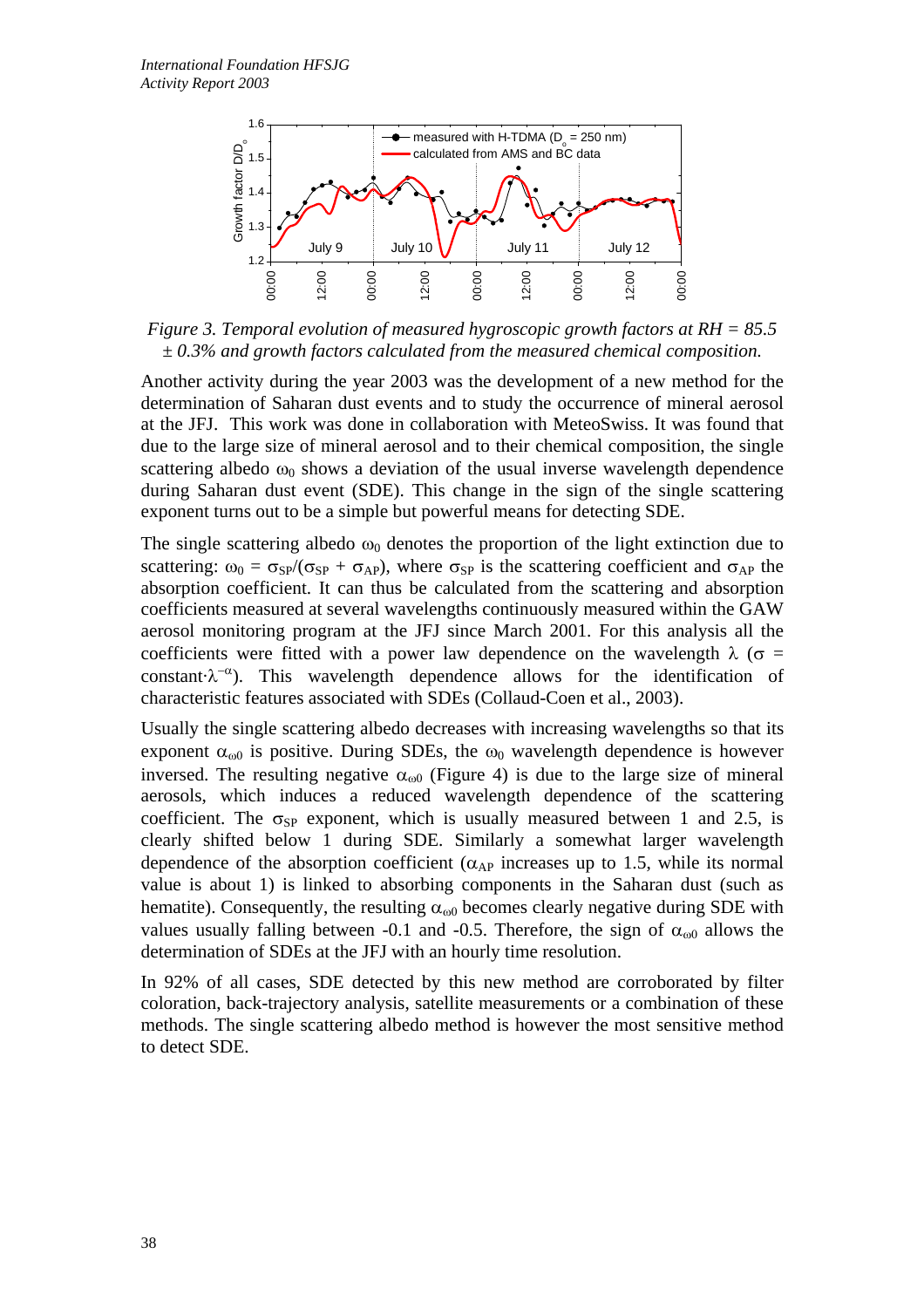

*Figure 4: Exponents of the scattering, absorption and extinction coefficients, along with the single scattering albedo exponent during a SDE (6 – 10 May 2001).* 

According to this 22-month study, SDE occur at the JFJ about 20 times each year and last between a few hours and a week. SDE are more frequent and last longer during the March-June and the October-November period, although some events also occur during the summer (Figure 5).



*Figure 5: Climatology of the number of Saharan dust events classified by their duration for the March 2001 to December 2002 period.*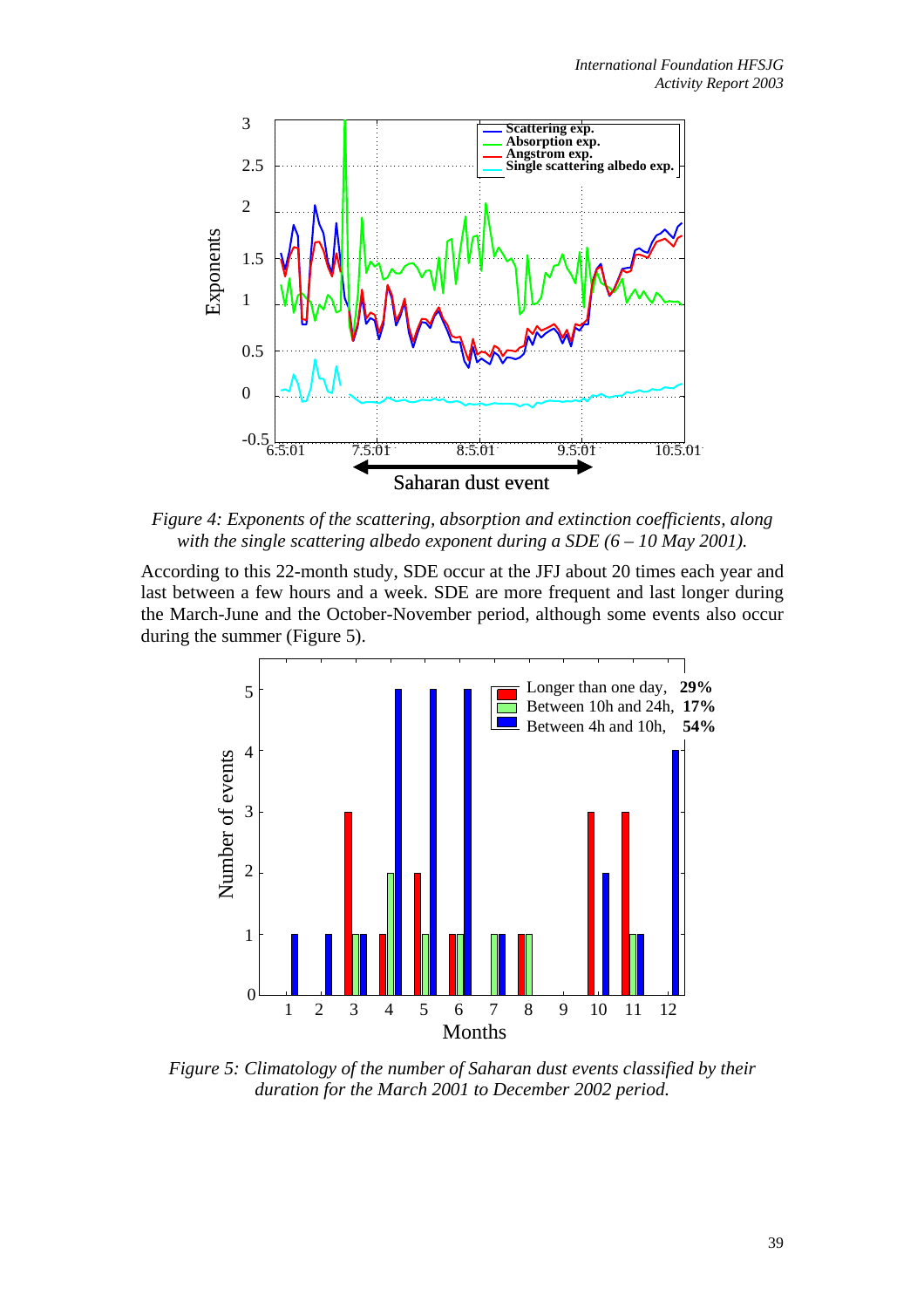#### Key words:

Aerosol particle, cloud condensation nuclei, direct and indirect aerosol effect, radiative forcing, hygroscopic growth

Internet data bases:

[http://www.psi.ch/gaw](http://psi.ch/gaw)

Collaborating partners/networks:

Dr. P. Viatte, MeteoSwiss, Payerne

Dr. V. Simeonov, Laboratory of Air and Soil Pollution Studies, EPFL, Lausanne

Dr. C. Hüglin, EMPA, Dübendorf

Prof. H. Burtscher, Institut für Sensoren und Signale der Fachhochschule Aargau (FHA), Windisch

Prof. T. Peter, Institute for Atmospheric and Climate Science, ETH Zürich

Prof. J. Heintzenberg, Institut für Troposphärenforschung, Leipzig, Germany

Dr. A. Petzold, Institute of Atmospheric Physics, DLR Oberpfaffenhofen, Germany

Dr. G. Kiss, Air Chemistry Group of the Hungarian Academy of Sciences, University of Veszprém, Hungary

Dr. H. Coe, University of Manchester Institute of Science and Technology (UMIST), Atmospheric Physics, Manchester, England

Scientific publications and public outreach 2003:

## **Refereed journal articles**

Collaud Coen, M., E. Weingartner, D. Schaub, C. Hueglin, C. Corrigan, M. Schwikowski, U. Baltensperger Saharan dust events at the Jungfraujoch: detection by wavelength dependence of the single scattering albedo and analysis of the events during the years 2001 and 2002, Atmos. Chem. Phys. Discuss. 3, 5547-5594 (2003).

Gysel, M., E. Weingartner, S. Nyeki, D. Paulsen, U. Baltensperger, I. Galambos, G. Kiss, Hygroscopic properties of water-soluble matter and humic-like organics in athmospheric fine aerosol, Atmos. Chem. Phys. Discuss., 3, 4879-4925, 2003.

Henning, S., E. Weingartner, M. Schwikowski, H.W. Gäggeler, R. Gehrig, K.-P. Hinz, A. Trimborn, B. Spengler, U. Baltensperger, Seasonal variation of watersoluble ions of the aerosol at the high-alpine site Jungfraujoch (3580 m asl), J. Geophys. Res. 108, doi: 10.1029/2002JD002439 (2003).

Nessler, R., N. Bukowiecki, S. Henning, E. Weingartner, B. Calpini, U. Baltensperger, Simultaneous dry and ambient measurements of aerosol size distributions at the Jungfraujoch, Tellus 55B, 808-819 (2003).

Weingartner, E., H. Saathoff, M. Schnaiter, N. Streit, B. Bitnar, U. Baltensperger, Absorption of light by soot particles: determination of the absorption coefficient by means of aethalometers, J. Aerosol Sci., 34, 1445-1463, 2003.

Zellweger, C., J. Forrer, P. Hofer, S. Nyeki, B. Schwarzenbach, E. Weingartner, M. Ammann, U. Baltensperger, Partitioning of reactive nitrogen (NOy) and dependence on meteorological conditions in the lower free troposphere, Atmos. Chem. Phys. 3, 779-796 (2003).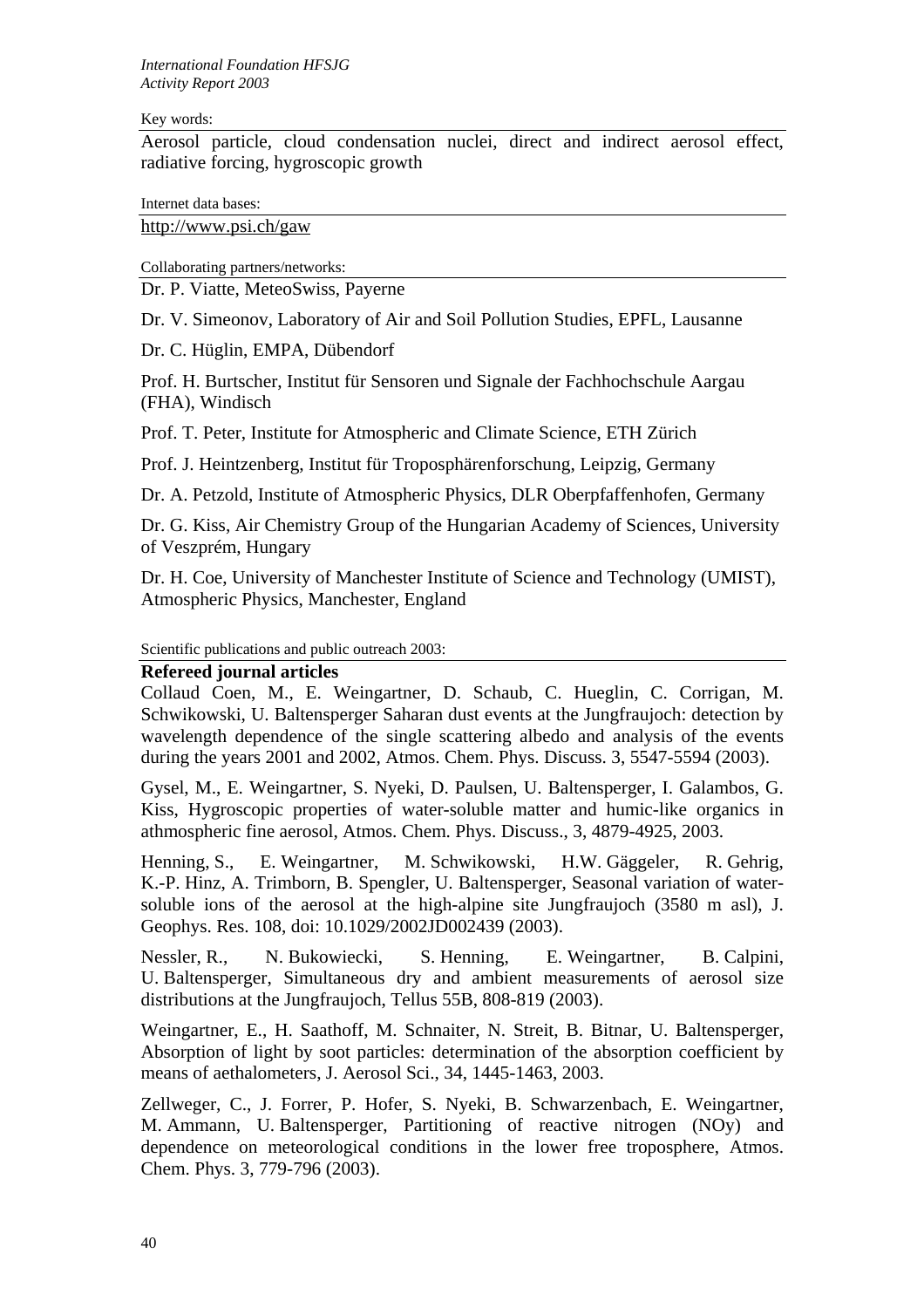### **Book sections**

Noone, K., U. Baltensperger, A. Flossmann, S. Fuzzi, H. Hass, E. Nemitz, J.P. Putaud, H. Puxbaum, U. Schurath, K. Torseth, H. ten Brink, Chapter 5: Tropospheric Aerosols and Clouds, Towards Cleaner Air for Europe - Science, Tools and Applications; Part 1: Results from the EUROTRAC-2 Synthesis and Integration Project, Margraf Publishers, ISBN 3-8236-1390-1,157-194 (2003).

### **Conference papers**

Balin, I., M. Parlange, C. Higgins, R. Nessler, B. Calpini, V. Simeonov, H. van den Bergh, The atmospheric boundary layer at the Aletsch glacier (3600 m - Switzerland), Proc. AGU Fall Meeting, San Francisco, Eos Trans. AGU, 84(46), H22B-0931 (2003).

Baltensperger, U., The Global Atmosphere Watch Aerosol Programme, EGS-AGU-EUG Joint Assembly, Nice France, April 6-11, 2003.

Barrie, L.A., U. Baltensperger, The Global Atmosphere Watch (GAW) Programme, HIMONTONET-Workshop, Borovetz, Bulgaria, June 30-July 4, 2003.

Coe, H., J.D. Allen, M.R. Alfarra, P.I. Wiliams, K.N. Bower, M.W. Gallagher, T.W. Choularton, E. Weingartner, C.E. Corrigan, U. Baltensperger, Measurmeents of aerosol-cloud interactions, including on-line particle chemical composition, at the Jungfraujoch Global Atmosphere Watch station, EGS-AGU-EUG Joint Assembly, Nice France, April 6-11, 2003.

Coe, H., J.D. Allen, M.R. Alfarra, P.I. Wiliams, K.N. Bower, G. McFiggans, M.W. Gallagher, T.W. Choularton, E. Weingartner, C.E. Corrigan, U. Baltensperger, In situ measurements of cloud-aerosol interactions at a mountain-top site in the Swiss Alps, Proc. European Aerosol Conference 2003, Madrid, Spain, J. Aerosol Sci., I, S161-S162 (2003).

Collaud Coen, M., E. Weingartner, U. Baltensperger, R. Gehrig, Sahara dust events at the Jungfraujoch: A precise determination of events calculated by wavelength dependence of the single scattering albedo, Proc. European Aerosol Conference 2003, Madrid, Spain, J. Aerosol Sci., II, S971-S972 (2003).

Corrigan, C.E., E. Weingartner, Z. Qian, U. Baltensperger, Scavenging of black carbon by cloud droplets, Proc. European Aerosol Conference 2003, Madrid, Spain, J. Aerosol Sci. I, S83-S84 (2003).

Henning, S., S. Bojinski, K. Diehl, S. Ghan, S. Nyeki, E. Weingartner, S. Wurzler, U. Baltensperger, Aerosol partitioning in mixed-phase clouds at the Jungfraujoch (3580 m asl), EGS-AGU-EUG Joint Assembly, Nice France, April 6-11, 2003.

Henning, S., S. Bojinski, K. Diehl, S. Ghan, S. Nyeki, E. Weingartner, S. Wurzler, U. Baltensperger, Investigation of mixed-phase clouds at the Jungfraujoch, Proc. European Aerosol Conference 2003, Madrid, Spain, J. Aerosol Sci., I, S79-S80 (2003).

Nessler, R., N. Bukowiecki, S. Henning, E. Weingartner, V. Simeonov, U. Baltensperger, Dry and ambient measurements of aerosol properties at the Jungfraujoch high alpine research station, Proc. European Aerosol Conference 2003, Madrid, Spain, J. Aerosol Sci., I, S151-S152 (2003).

Nessler, R., N. Bukowiecki, S. Henning, E. Weingartner, B. Calpini, U. Baltensperger, Dry and ambient measurements of aerosol properties at the